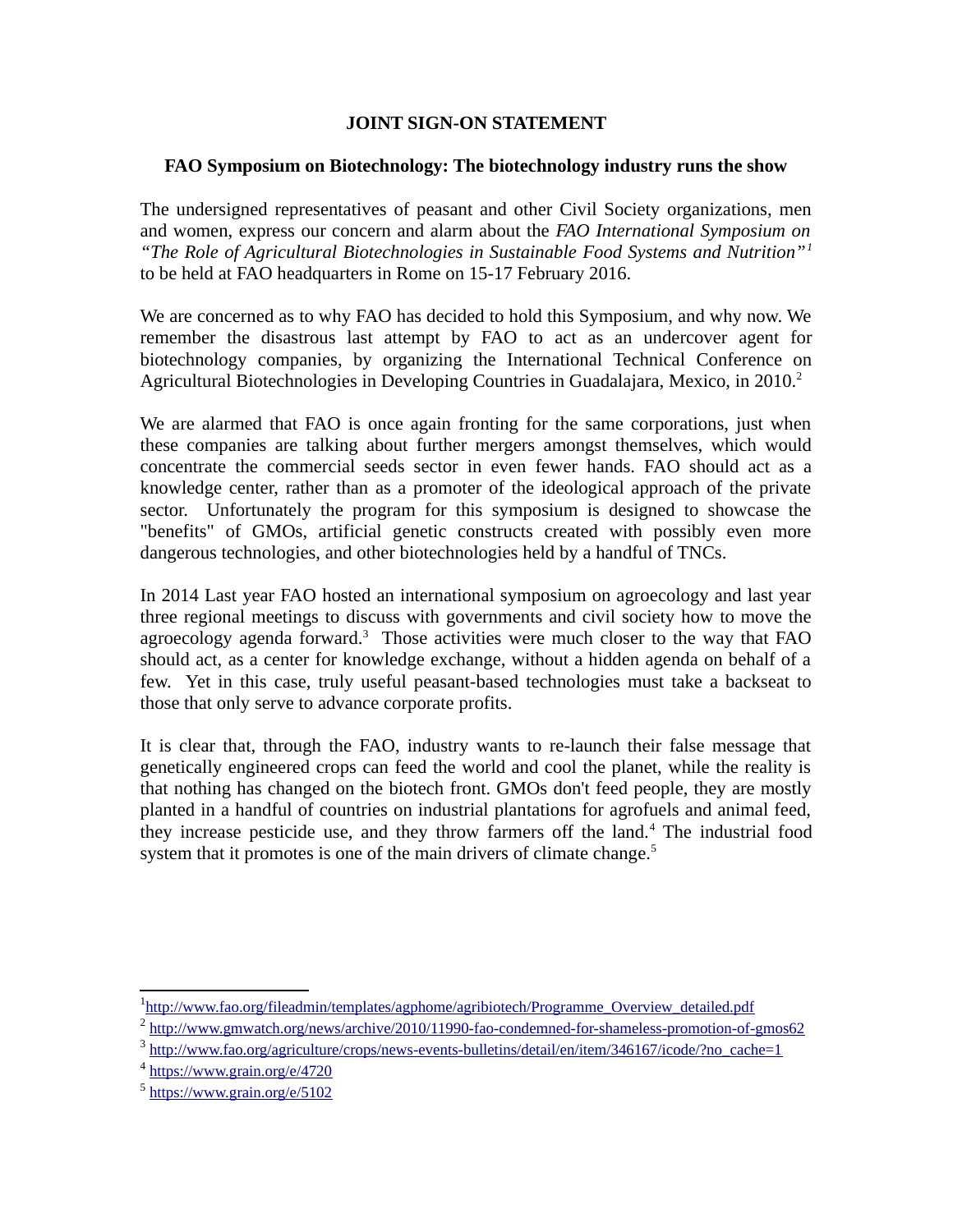If anything, the situation has worsened over the past years:

- The quality of private sector agricultural research has been declining, even as their expenditures have increased, leading to vulnerability among seed and crop chemical input companies;
- As a result, mergers and acquisitions are being planned with, and among, the Big Six seed/pesticide corporations that already control 75% of global private sector research and development in agriculture;
- In desperation the surviving companies are calling for "climate-smart" agriculture, demanding protection from anti-cartel/competition regulators, pushing for more intellectual property rights and for increased public subsidies to allow them to go ahead with their plans.
- The same corporations are going beyond conventional GMO plant varieties toward "extreme biotech" strategies such as synthetic biology to create new genetic constructs, and trying, once again, to overturn the UN moratorium against Terminator seeds. Not only do they ignore the rights of farmers, they are using biotechnologies to patent plant genes that are already in peasants' fields and that we have selected ourselves. With collaboration of the Seed Treaty, the so called Divseek program offers totally free access to all the gene sequences of the seeds that we have given free of charge to the gene banks. With the new biotechnologies for editing the genome, international corporations re-compose these genes in order to patent them. They want to forbid us to produce our own seeds and oblige us to buy their patented GMOs every year as well as their toxic pesticides, indispensable to grow those GMOs.
- In animal husbandry and fisheries where transgenic salmon and pigs already exist, we see the same scenario, the strengthening of industrial production and the increase in the use of antibiotics....

We remember the last time FAO allowed the biotech giants to push them into an international conference, in Guadalajara in 2010, at which the FAO worked hard, as in this case, to limit the involvement and participation of La Vía Campesina and other CSOs, and was publicly condemned for shameless promotion of GMOs by many organizations across the world $6$ .

Why does FAO limit itself to corporate biotechnology and deny the existence of peasant technologies? It is time to stop pushing this narrow corporate biotech agenda. The vast majority of the world's farmers are peasants, and it is peasants who feed the world. We need peasant-based technologies, not corporate biotechnologies.

**It is high time that FAO gets its priorities clear. Rather than allowing corporations to push their biotechnology agendas, FAO should forcefully pursue agroecology and food sovereignty as the path to feed the world and cool the planet!**

<span id="page-1-0"></span><sup>&</sup>lt;sup>6</sup> <http://www.gmwatch.org/news/archive/2010/11990-fao-condemned-for-shameless-promotion-of-gmos62>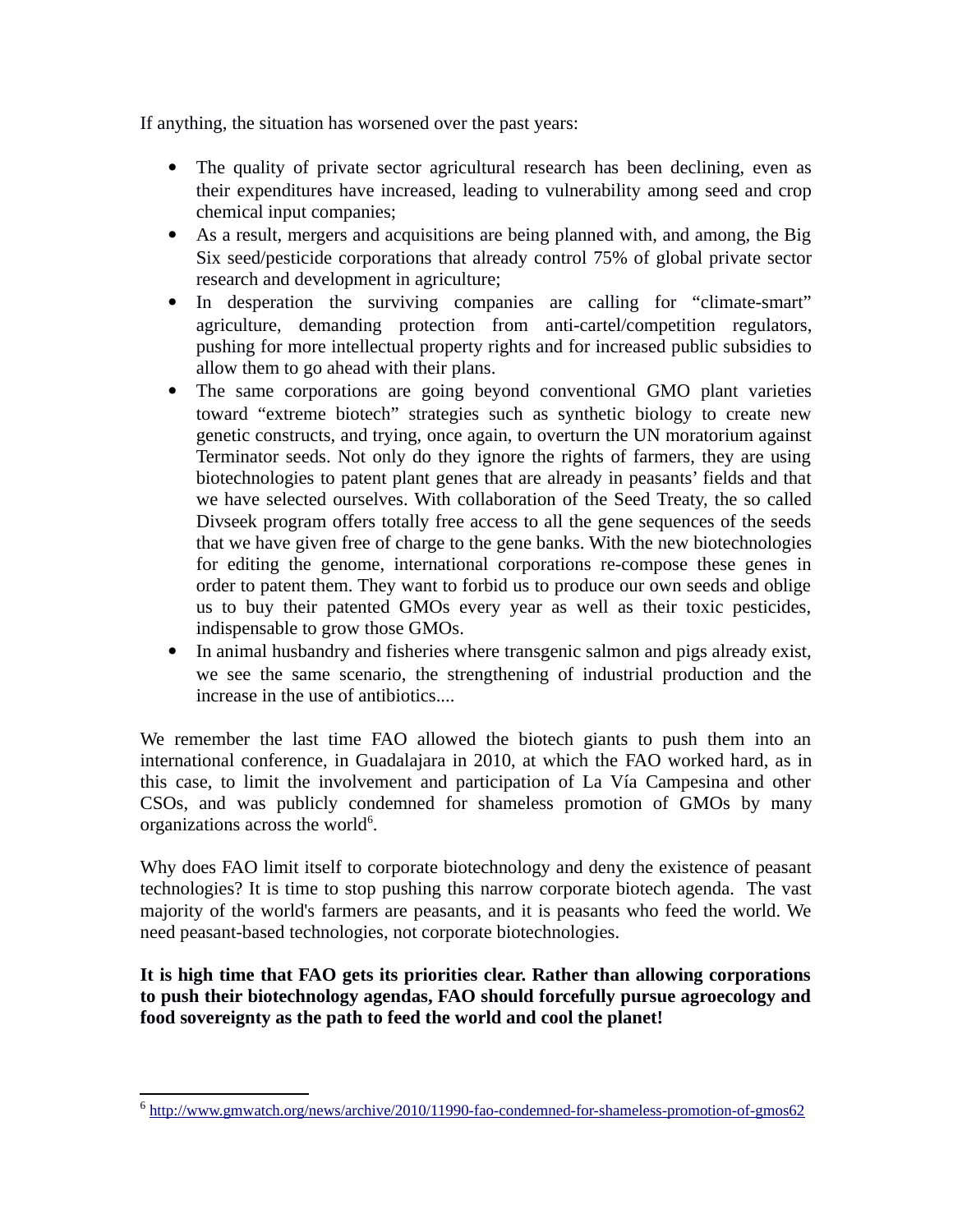## **International and Regional Organizations**

ActionAid International African Biodiversity Network (ABN) Alliance for Food Sovereignty in Africa (AFSA) Asian Peasant Coalition (APC) Asian Peoples Movement on Debt and Development (APMDD) Campaña Mesoamericana para la Justicia Climática CICODEV Africa Coordinación Regional del Frente Parlamentario contra el Hambre de América Latina y el Caribe Comité pour l'Annulation de la Dette du Tiers Monde (CADTM International) Coopération Internationale pour le Développement et la Solidarité (CIDSE) Corporate Europe Observatory (CEO), Brussels ETC Group Focus on the Global South India, Thailand and Philippines Friends of the Earth International Global Campaign to Dismantle Corporate Power and Stop Impunity GRAIN Greenpeace International Growth Partners Africa –GPA Indigenous Peoples of Africa Co-ordinating Committee (IPACC) International Indian Treaty Council (IITC) La Via Campesina Movimiento Agroecológico de América Latina y el Caribe (MAELA) NO VOX INTERNATIONAL Pan-Africanist International Pelum Association, Africa Plataforma Interamericana de Derechos Humanos, Democracia y Desarrollo (PIDHDD Regional) Red interamericana de economía solidaria de latinoamérica y el caribe. RIPESS LAC Red por una América Latina Libre de Transgénicos Red de Acción en Plaguicidas y sus Alternativas para América Latina (RAPAL) RIPESS Europe RIPESS Intercontinental Slow Food Society for International Development (SID) Solidarity Economy Europe Transnational Institute (TNI) Urgenci Europe Urgenci International Network World Forum of Fisher People (WFFP) World Public Health Nutrition Association World Rainforest Movement (WRM)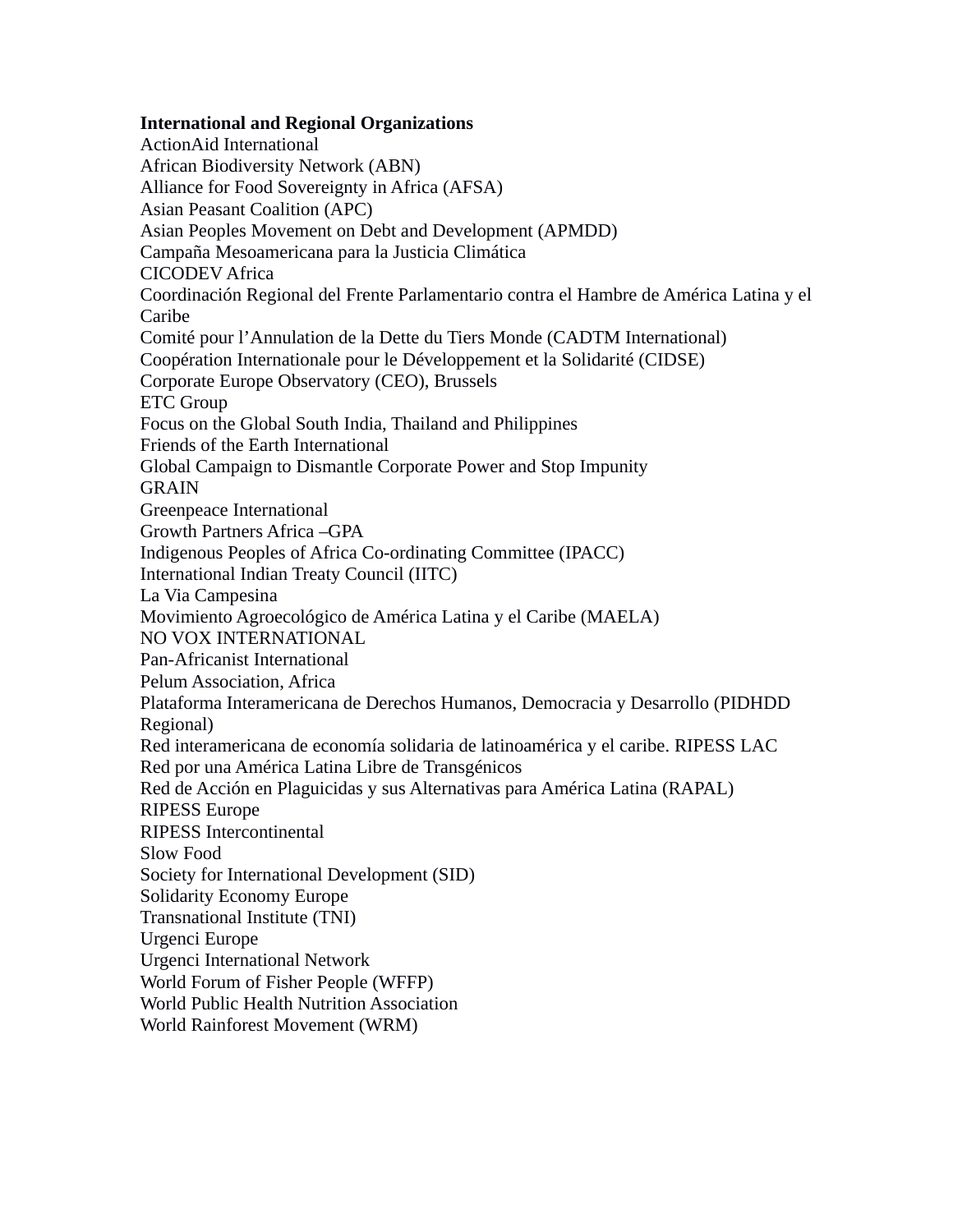## **National and Local Organizations**

Acción Ecológica, Ecuador ADTM International, Belgium African Center for Biodiversity, South Africa and Tanzania Agriculture Sovereignty Ghana AGRECOL, Germany AIAB, Italy ALIANZA DERECHO HUMANO A LA ALIMENTACIÓN –ADHAC, , Guatemala Alianza por una Mejor Calidad de Vida/Red de Acción en Plaguicidas de Chile, RAP-Chile Alliance for Food Sovereignty in Africa (AFSA) Alliance for Sustainable & Holistic Agriculture (ASHA), India ALTERNATIVAS (COMCAUSA), Mexico AMAR Environment Defense Association, Brazil APROMAC Environment Protection Association, Brazil Articulação de Agroecologia na Bahia- (AABA), Brazil Articulação Semiárido Brasileiro (ASA), Brazil Asian Peasant Coalition (APC) Asian Peoples Movement on Debt and Development (APMDD) Associação Brasileira de Agroecologia (ABA), Brazil Associação Gaúcha de Proteção ao Ambiente Natural (AGAPAN), Brazil Associação para o Desenvolvimento da Agroecologia (AOPA), Brazil Association Citoyenne de Défenses des Intérêts Collectifs (ACDIC), Cameroon ATTAC Argentina ATTAC France ATTAC CADTM, Morroco Attac Côte d'Ivoire Australian Food Sovereignty Allianc BioScience Resource Project, USA Bread for the World, Germany CADTM, Maroc Campaña Yo No Quiero Transgénicos, Chile Censat Agua Viva - Amigos de la Tierra, Colombia Center for Research and Documentation Chile-Latin America, Germany Centre Europe-Tiers Monde (CETIM), Switzerland Centro de Derechos Humanos "Fray Francisco de Vitoria OP", A.C., Mexico CENTRO DE DIREITOS HUMANOS E EMPRESAS (HOMA), UFJF, Brazil Centro de Documentación en Derechos Humanos "Segundo Montes Mozo S.J." , Ecuador Centro Ecologico, Brasil Çiftçi-SEN (Confederation of Farmers' Unions), Turkey CSMM, Ecuador CCFD-Terre Solidaire, France Coalition for a GM-Free India, India Coldiretti, Italy Colectivo Revuelta Verde, Mexico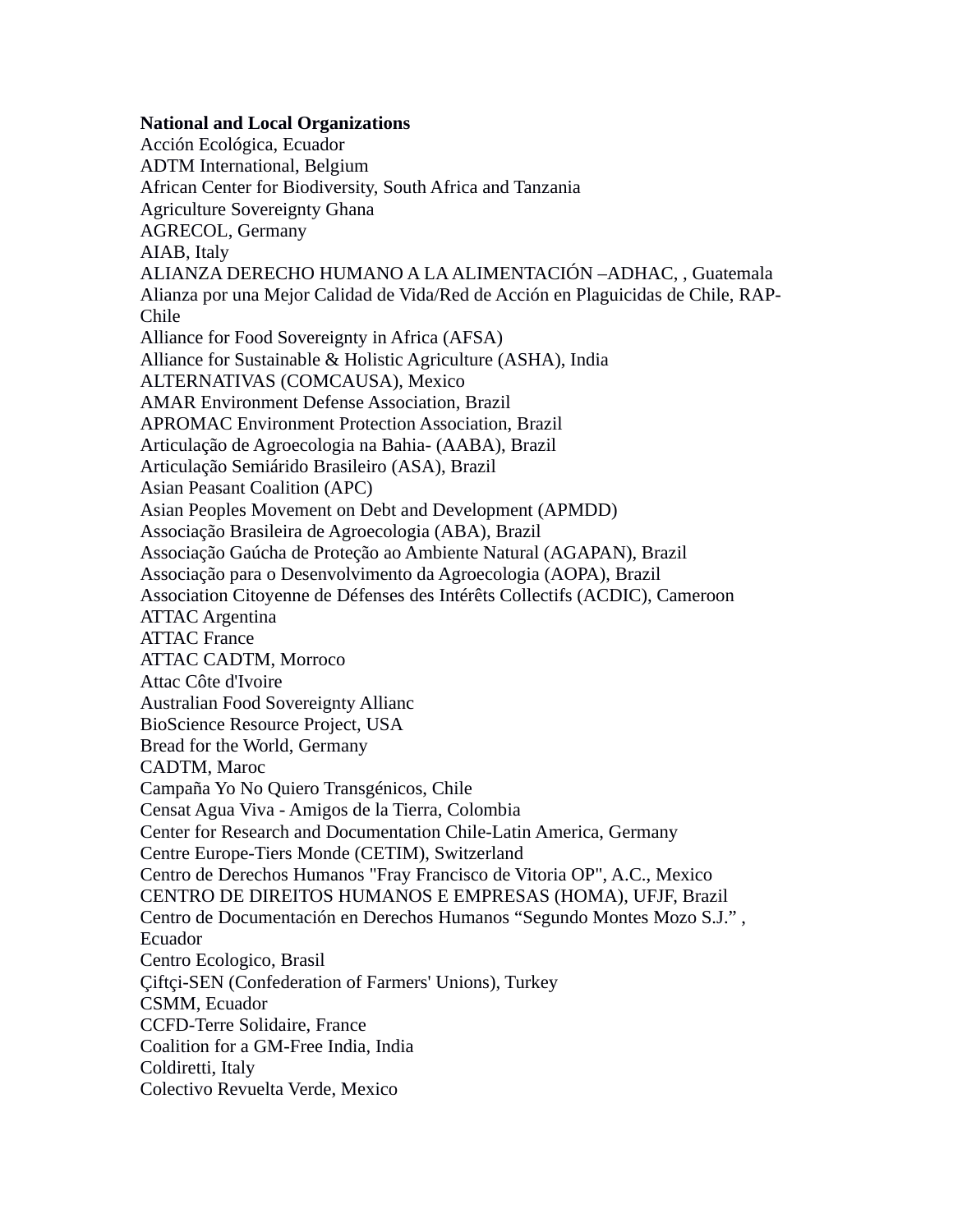Colectivo VientoSur, Chile Comité Permanente por la Defensa de los Derechos Humanos, Ecuador Community to Community, USA Comunidades Campesinas y Urbanas Solidarias con Alternativas, México Conselho Nacional das Populações Extrativistas (CNS), Brazil Cooperativa por un Ambiente Biodiverso y Sustentable, CAMBIOS, S.C., Mexico Cooperativa Semilla Austral, Chile Coordinadora de Movimientos Populares para la Integración Latinoamericana Coordination Climat Justice Sociale, Switzerland Earthlife Africa, South Africa Ecologistas en Acción, Spain Ekologistak Martxan, Spain Educación, Cultura y Ecología, A. C. (Educe AC.), Mexico FASE - Federação de Órgãos para Assistência Social e Educacional, Brazil Food First, USA Food Sovereignty Ghana Foro Ciudadano de Participación por la Justicia y los Derechos Humanos, Argentina Friends of the Earth U.S.A. Fronteras Comunes A.C., Mexico Fundación de Estudios para la Aplicación del Derecho (FESPAD), El Salvador Fundación Mundubat, Basque Country GE Free New Zealand Générations Futures, France Global Justice Alliance, USA Grupo Coletivo Triunfo de Agricultores Familiares, Brazil Grupo de Agroecología y Soberanía Alimentaria (GASA), Panama Grupo de Coordinación Ampliado del Grupo Carta de Belém, Brazil GUERREROS VERDES A.C., Mexico Institute for Agriculture and Trade Policy, USA Institute for Research and Promotion of alternatives in development (IRPAD), Mali Instituto de Estudios Ecologistas del Tercer Mundo, Ecuador Jubileu Sul, Brasil Kenya Biodiversity Coalition Kenya Food Rights Alliance – KeFRA Kenya Food Rights Alliance –KeFRA La Asamblea Veracruzana de Iniciativas y Defensa Ambiental (LAVIDA) Laboratorio de Investigación en Desarrollo Comunitario y Sustentabilidad, Mexico La Fédération Unie de Groupements d'Eleveurs et d'Agriculteurs (FUGEA), Belgium Living Farms, India Marcha Mundial de las Mujeres, Chile MASIPAG, Philippines Mesa Nacional frente a la Minería Metálica (MNFM), El Salvador Mesa Permanente por la Justicia Laboral (MPJL), El Salvador Millennium Institute, USA Mouvement "Nous Sommes la Solution", Senegal Mouvement d'Action Paysanne (MAP), Belgium